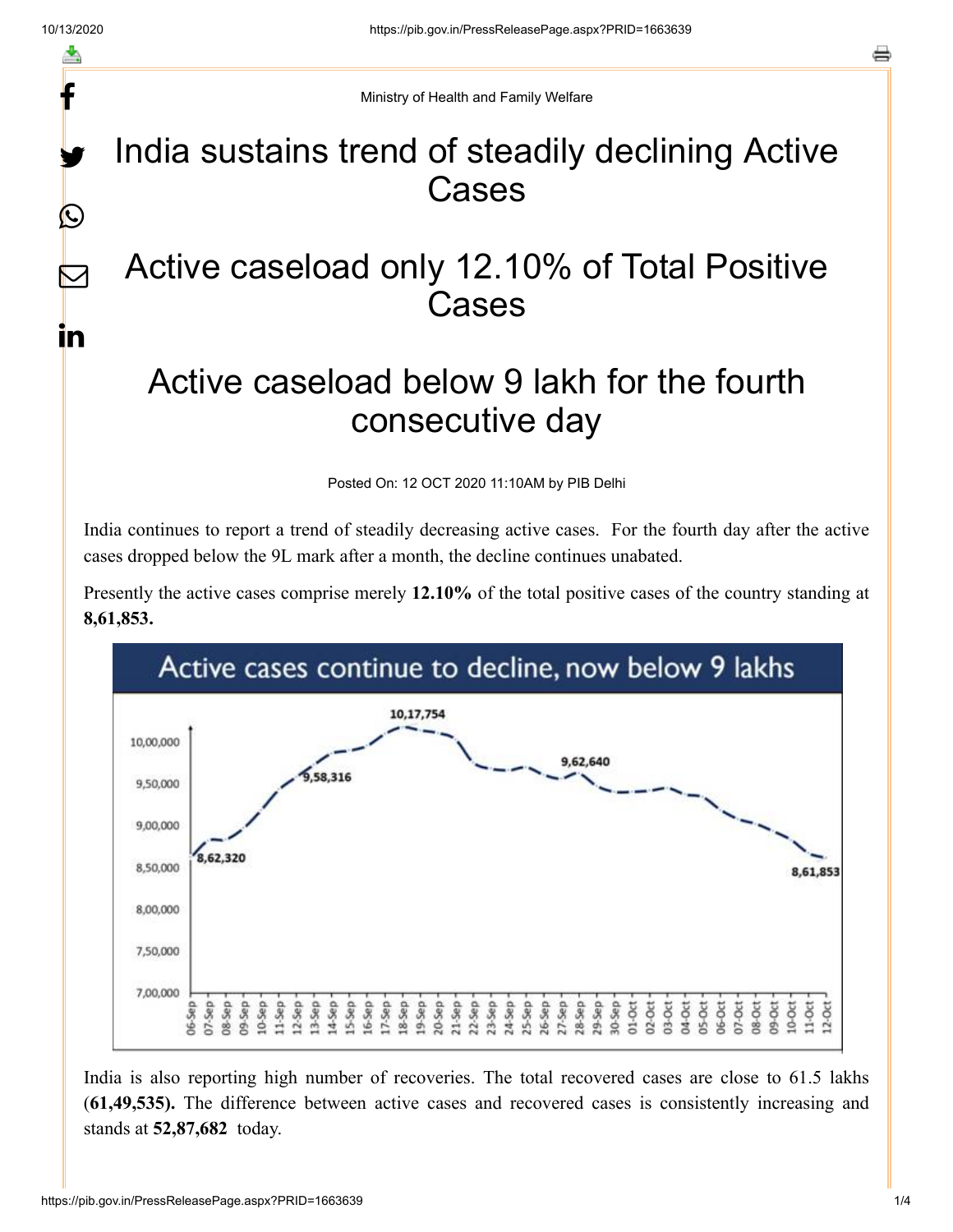**71,559 patients** have recovered and discharged in the last 24 hours whereas the new confirmed cases are **66,732.** The national Recovery Rate has progressed to **86.36%.**



**77%** of the new recovered cases are observed to be concentrated in 10 States/UTs .





**66,732** new confirmed cases were recorded in last 24 hours.

**81%** of these are from 10 States and UTs. Maharashtra is still reporting a very high number of new cases with more than 10,000 cases followed by Karnataka and Kerala with more than 9,000 cases each.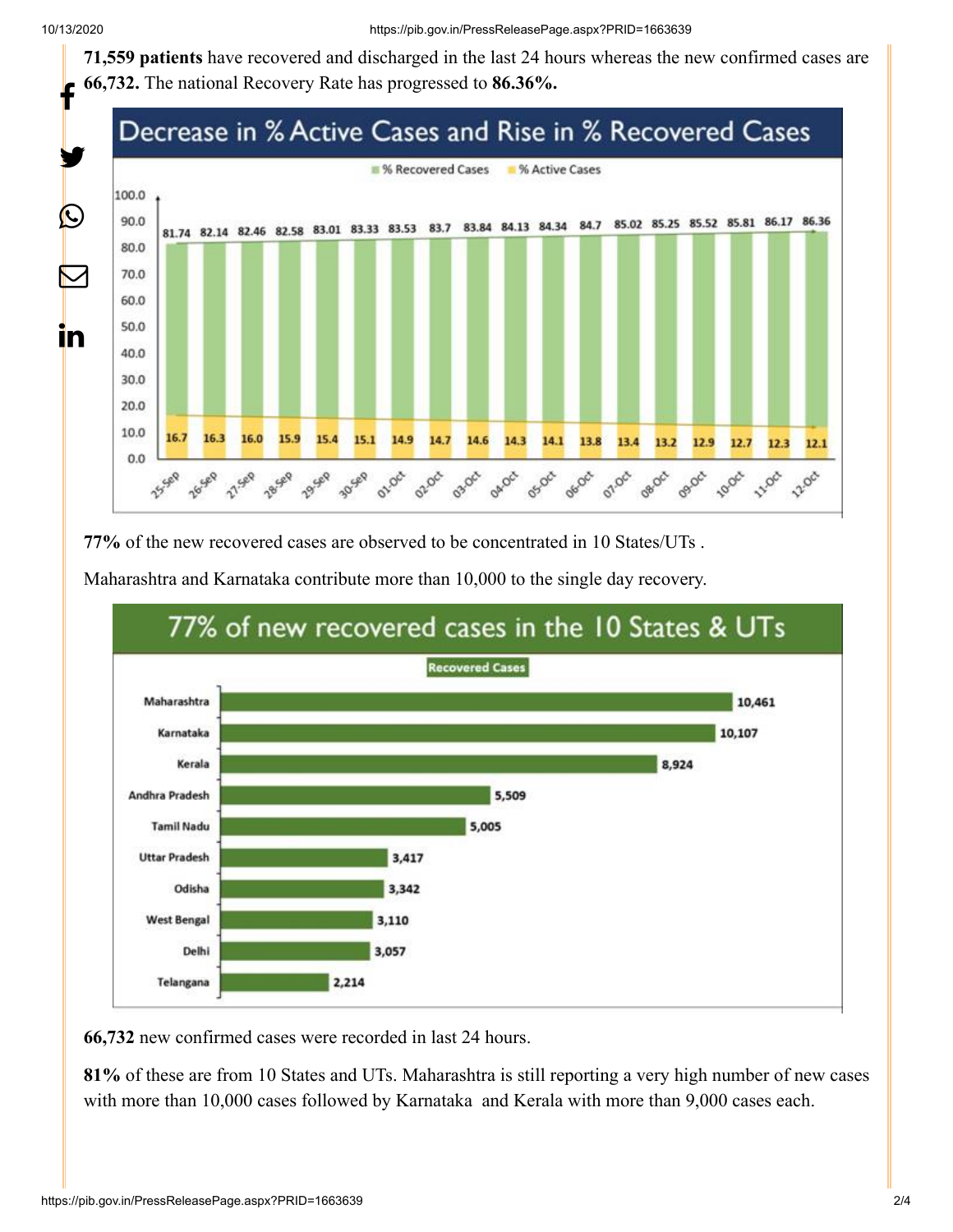10/13/2020 https://pib.gov.in/PressReleasePage.aspx?PRID=1663639



**816** case fatalities have been reported in the past 24 hours. Of these, **nearly 85%** are concentrated in ten States/UTs.



More than **37%** of new fatalities reported are from Maharashtra (309 deaths).

\*\*\*\*

## MV/SJ

HFW/COVID States data/12thOctober2020/1